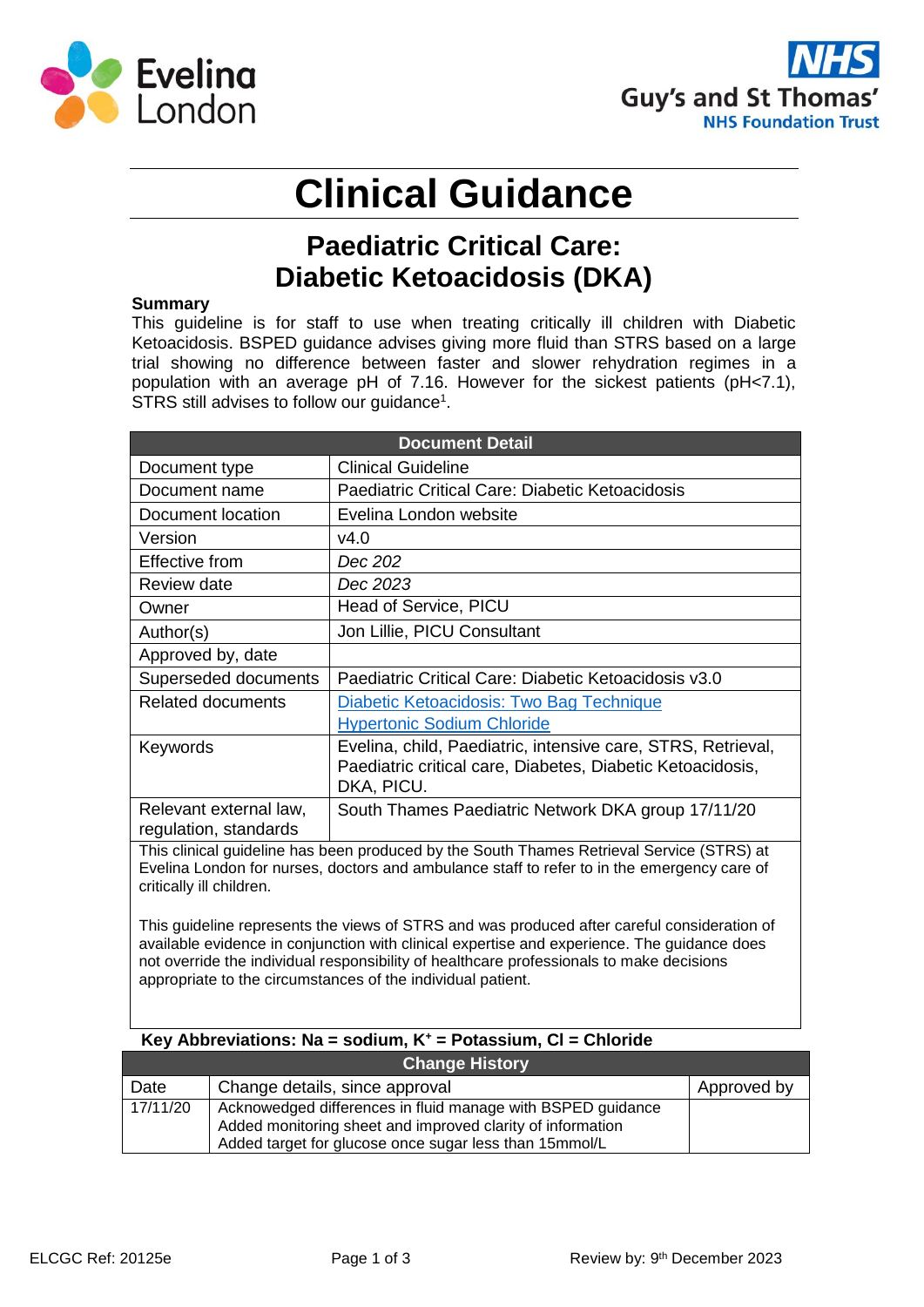#### **Paediatric critical care: Diabetic Ketoacidosis (DKA)**

BSPED guidance advises more fluid than STRS based on a trial showing no difference between faster/ slower rehydration in a population with an average pH of 7.16. However, for the sickest patients (pH<7.1) please follow our guidance<sup>1</sup>

#### **MONITORING THERAPY: (avoid rapid falls in plasma osmolality to reduce the risk of cerebral oedema)<sup>4</sup>** o Catheter and NG tube should be placed for accurate fluid balance (**DO NOT** chase urine output) o **Half hourly: GCS and neuro observations** o **Hourly blood glucose** o **2 hourly:** o Blood gas (venous/ arterial: not capillary) o Electrolytes, phosphate and blood ketones (if available) **RESUSCITATION: Max 10-20mL/kg 0.9% sodium chloride bolus initially (Hypotension is rare in paediatric DKA) Risk factors for cerebral oedema:** o Younger age  $\circ$  pCO<sub>2</sub> <2KPa at presentation<sup>2</sup>  $\circ$  pH <7.1 at presentation<sup>3,4</sup> o >40mL/kg IV fluid in first 4 hours<sup>3,4</sup> o Rapid falls in corrected sodium<sup>3</sup>  $\circ$  NaCO<sub>3</sub> therapy<sup>1</sup> or raised urea<sup>2</sup> o Hyperventilation post intubation **Principles of therapy (same as NICE):** o Treat shock (Do not treat capillary refill) o Correction of ketoacidosis (insulin + glucose) o SLOW rehydration over 48 hours reduces risk of cerebral oedema (max risk first 24 hours) o Start insulin 1 hour after rehydration fluid o Continue insulin until ketosis resolves o Replacement of K<sup>+</sup> **CONTINUOUS CAREFUL MONITORING Cerebral oedema:** o Presume if patient confused or decreased GCS o Greatest risk in first 24hrs o **Use osmotherapy: Hypertonic sodium chloride** o **Dose:** 3-5mL/kg of 2.7% sodium chloride **Corrected Na:** Plasma Na +  $(0.4 \times (Glucose - 5.5))$ **Anion Gap (mEq/L):**  $Na + K - Cl - Bicarb$ **Base Deficit chloride:** Na – Cl – 32

○ **Shock:** assess usual markers of shock – pulses, BP, lactate. Capillary refill time is not useful as low CO<sub>2</sub> causes vasoconstriction

o Avoid fluid boluses after initial 20mL/kg unless hypotensive **(>40mL/kg in 1 st 4 hours: increased risk of cerebral oedema)**

- o Use inotropes (dopamine) if hypotensive despite 20mL/kg fluid bolus
- o Consider hypertonic sodium chloride (3-5mL/kg 2.7% sodium chloride) if refractory hypotension
- o Antibiotics if sepsis suspected e.g. hypotension
- o Anuria is rare in DKA: limits ketone excretion with persisting acidosis may need dialysis

#### **REHYDRATE OVER 48 hours:** (Assume max of 10% dehydration)

- o Prescribe hourly **TOTAL FLUID RATE** according to table (N.B. max 120mL/h) (assumes 10% dehydration and includes 60% maintenance without urine replacement)
- o Initially use 0.9% sodium chloride without glucose (do not use hypotonic fluid e.g. 0.45% sodium chloride)
- $\circ$  If >40mL/kg fluid given in 1<sup>st</sup> 4 hours, then reduce total fluid rate my a further 1mL/kg/h
- o When glucose <15mmol/L: add glucose to fluid aiming for blood glucose 6-14mmol/L. Ideally use [2 bag system](http://tww-wafr/WAFR-FAD/Applications/ClinicalGuidance/User/Details.aspx?id=8224)
- o Add 40mmol/L (20mmol/500mL) KCl to all fluid bags unless K<sup>+</sup> >5.5mmol/L
- o **Do not** routinely supplement phosphate unless very low (<0.3mmol/L)
- o **Do not** replace urine output (polyuria will reduce as glucose and ketone induced diuresis improves)

**Adjust total fluid rate using corrected Na (Nacorr) 7** Rise in **Nacorr** >5mmol/L in 4-8 hrs = too much fluid LOSS = **increase fluid rate by 1mL/kg/h** Fall in **Nacorr** >5mmol/L in 4-8 hrs = too much fluid GAIN = **reduce fluid rate by 1mL/kg/h**

**If corrected Na falling or not increasing, consider hypertonic sodium chloride if signs of cerebral oedema, try to ensure corrected Na does not fall with therapy to minimise risk cerebral oedema**

#### **KETOACIDOSIS: (note: insulin is used to inhibit ketone production from fat cells)**

- $\circ$  Low dose insulin (0.05 units/kg/h) adequate in most cases. Delay insulin until 1h after initial fluid resus<sup>7</sup>
- o 0.1units/kg/h may be needed if insulin resistance (typically adolescents)
- o Rarely higher dose insulin (0.2 units/kg/h) if blood ketones remain elevated despite 0.1units/kg/h (usually
- in association with sepsis). Lactate is also usually high (>2 mmol/L). Discuss with STRS.
- o DO NOT STOP INSULIN if glucose falls:↓insulin only when blood ketones <1 mmol/L or Anion Gap <18 mEq/L
- o Blood ketosis usually resolves by 12hrs (<1mmol/L). Should correlate with anion gap (<18mEq/L)
- o Urine ketones usually persist for 24 to 48 hours and do not reflect serum ketonaemia
- o Base deficit can be misleading as all DKA have hyperchloraemic acidosis. Quantify base deficit due to chloride
- $\circ$  Hyperchloraemic acidosis if Cl:Na ratio >0.8 or base deficit chloride >-10. This may take 24hrs to resolve<sup>8</sup>

### **DEPRESSED LEVEL OF CONSCIOUSNESS: ASSUME CEREBRAL OEDEMA**

- o Discuss with the consultant on call. Highest risk for cerebral oedema in first 8 to 12 hrs
- o Use OSMOTHERAPY: **3 to 5 mL/kg 2.7% hypertonic sodium chloride** (even if plasma Na high)
- o Expect rapid response within 10-15 minutes of administering hypertonic sodium chloride
- o If response, dose can be repeated 2 to 3 times if required (track corrected Na changes)
- o **If the patient does not respond to osmotherapy or is not protecting the airway:** intubate and ventilate
- o Aim for pCO<sup>2</sup> 4-4.5Kpa if ventilated (avoid further cerebral ischaemia from hypocapneic vasoconstriction)
- o Ensure patient not hypovolaemic on anaesthetic induction (hypertonic sodium chloride as volume/ consider inotropes)
- o Obtain CT scan to identify cause of coma. Discuss with STRS

o **Note:** If hypertonic sodium chloride is unavailable or cannot be made up then use mannitol 0.5g/kg (2.5mL/kg 20% mannitol)

**NOTE: Hyperosmolar Hyperglycaemic State:** rare in children: can present with hyperglycaemic coma without ketoacidosis. May require higher fluid rehydration rates and careful adjustment of insulin as usually not ketotic.

BSPED/ NICE 2020 guidelines have similar principles. We recommend using this guideline if referring patients to STRS with severe DKA<br>References: 1. Kuppermann, Net al, Clinical Trial of fluid infusion rates for pediatric d

**Total IV Fluid Requirements Weight Total fluid rate**  $0$  to  $9.9$ kg  $4$ mL/kg/h 10 to  $39.9$ kg  $\vert$  3 mL/kg/h 40 to 60kg 2 mL/kg/h >60kg 120mL/h (max)

> **Blood ketones (βOH butyrate sticks):** Usually **3 to 6 mmol/L** in severe DKA

**By 12 hours:** Should be <1 mmol/L

#### **Corrected Na <sup>7</sup>**

#### **Expected rise:**

3-5mmo/L in 12 hours

#### **Insulin (Actrapid)**

2.5 units x weight in 50 ml of 0.9% sodium chloride

 $1mL/h =$ 0.05 units/kg/h

**DO NOT BOLUS<sup>5</sup>**

[Hypertonic sodium](http://tww-wafr/WAFR-FAD/Applications/ClinicalGuidance/DocumentViewer.aspx?d=6528)  [chloride can be made if](http://tww-wafr/WAFR-FAD/Applications/ClinicalGuidance/DocumentViewer.aspx?d=6528)  [not available](http://tww-wafr/WAFR-FAD/Applications/ClinicalGuidance/DocumentViewer.aspx?d=6528)